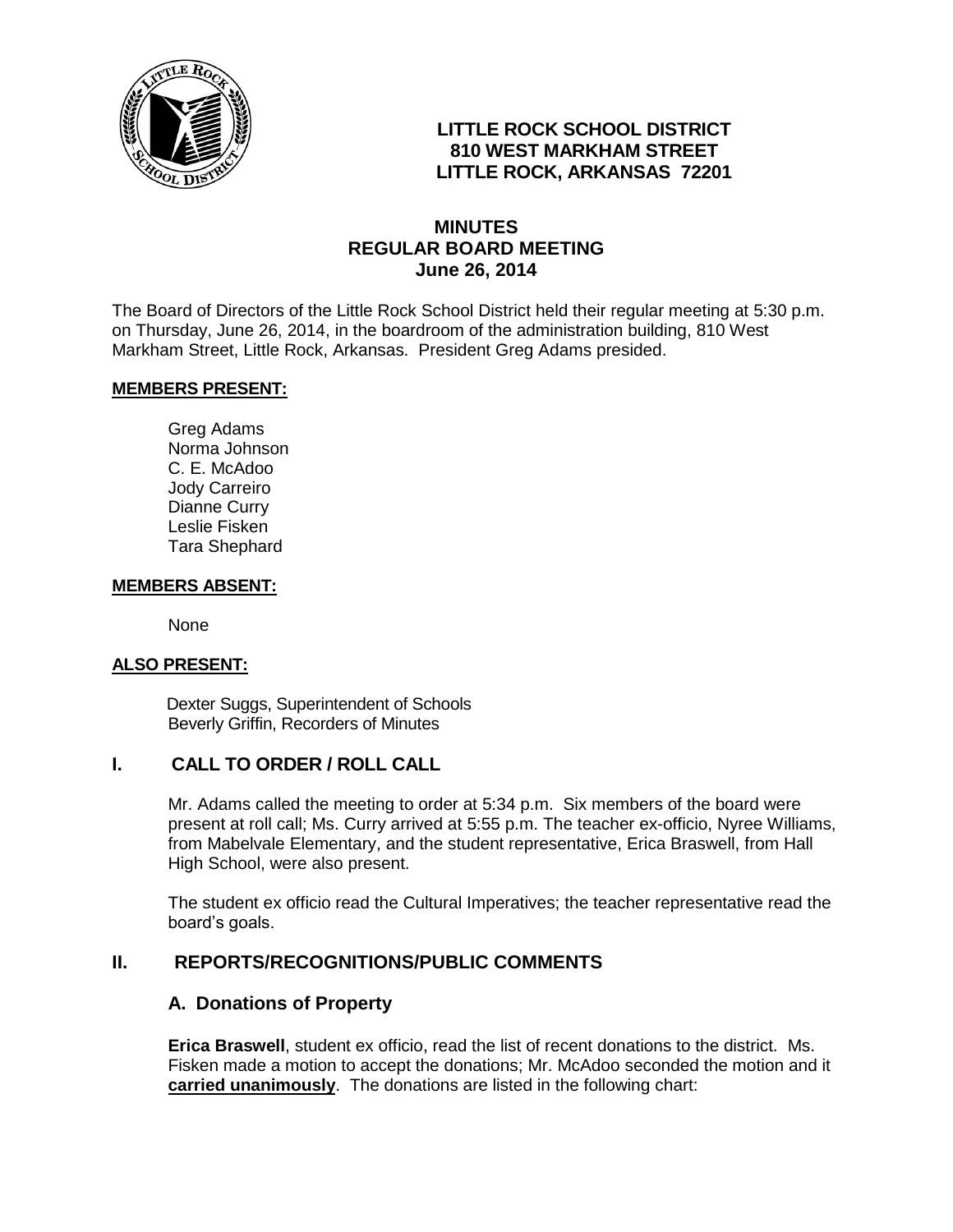## **DONATIONS**

| <b>SCHOOL/DEPARTMENT</b>          | <b>ITEM</b>                                                                                                                                   | <b>DONOR</b>                                                                                                  |
|-----------------------------------|-----------------------------------------------------------------------------------------------------------------------------------------------|---------------------------------------------------------------------------------------------------------------|
| <b>Baseline Elementary School</b> | Food for the Annual Baseline                                                                                                                  | Harvest Fellowship Worship                                                                                    |
|                                   | <b>Elementary Cultural Fair Night</b><br>valued at \$50.00                                                                                    | Center                                                                                                        |
|                                   | Lunch for the Baseline Elementary                                                                                                             | Harvest Fellowship Worship                                                                                    |
|                                   | Staff Appreciation Week valued at<br>\$250.00                                                                                                 | Center                                                                                                        |
|                                   | 2.5 hours of volunteer work for the<br>Annual Baseline Elementary<br><b>Cultural Fair Night</b>                                               | <b>Whitney Leonard</b>                                                                                        |
|                                   | 2 hours of volunteer work for the<br>Annual Baseline Elementary<br><b>Cultural Fair Night</b>                                                 | Leah Headley                                                                                                  |
|                                   | Time planning and creating a<br>display to connect all countries for<br>the Annual Baseline Elementary<br><b>Cultural Fair Night</b>          | Angela Tolbert                                                                                                |
|                                   | Lunch for the Baseline Elementary<br>Staff Appreciation Week valued at<br>\$200.00                                                            | Day Springs Behavioral Center                                                                                 |
|                                   | Donation of recipes and rice<br>samples valued at \$30.68                                                                                     | <b>Riceland Foods</b>                                                                                         |
|                                   | Loan of rare rocks and stones to<br>be displayed at the Annual<br>Baseline Elementary Cultural Fair<br>Night                                  | Sandra Chandler                                                                                               |
|                                   | 2.5 hours of volunteer work<br>speaking with the students,<br>parents, and staff for the Annual<br>Baseline Elementary Cultural Fair<br>Night | <b>Sister Cities Commission</b>                                                                               |
|                                   | Donation of the use of a mobile<br>display valued at \$200.00 for the<br><b>Baseline Elementary Annual</b><br><b>Cultural Fair Night</b>      | Farm Bureau Agricultural<br><b>Mobile Site</b>                                                                |
|                                   | Donation of books valued at<br>\$500.00 for the Baseline<br><b>Elementary School Annual</b><br><b>Cultural Fair Night</b>                     | <b>Mexican Consulate</b>                                                                                      |
| Central High School               | \$5300 cash to construct a storage<br>area for a piano on the back stage                                                                      | Mrs. Julie Keller, Tiger<br>Foundation                                                                        |
| Henderson Middle School           | \$250.00 cash for the purchase of<br>awards and activities associated<br>with the $8^{Th}$ grade Recognition<br>Ceremony                      | L' Elite Inc.                                                                                                 |
| Pulaski Heights Middle School     | \$500.00 cash to the Art Club to<br>help with transportation to Crystal<br><b>Bridges</b>                                                     | Jessica Peterson                                                                                              |
| <b>Adult Education</b>            | Donation of 10 iPads valued at a<br>total of 6529.10                                                                                          | The Arkansas Adult Learning<br>Resource Center, Southeast<br><b>Arkansas Education Service</b><br>Cooperative |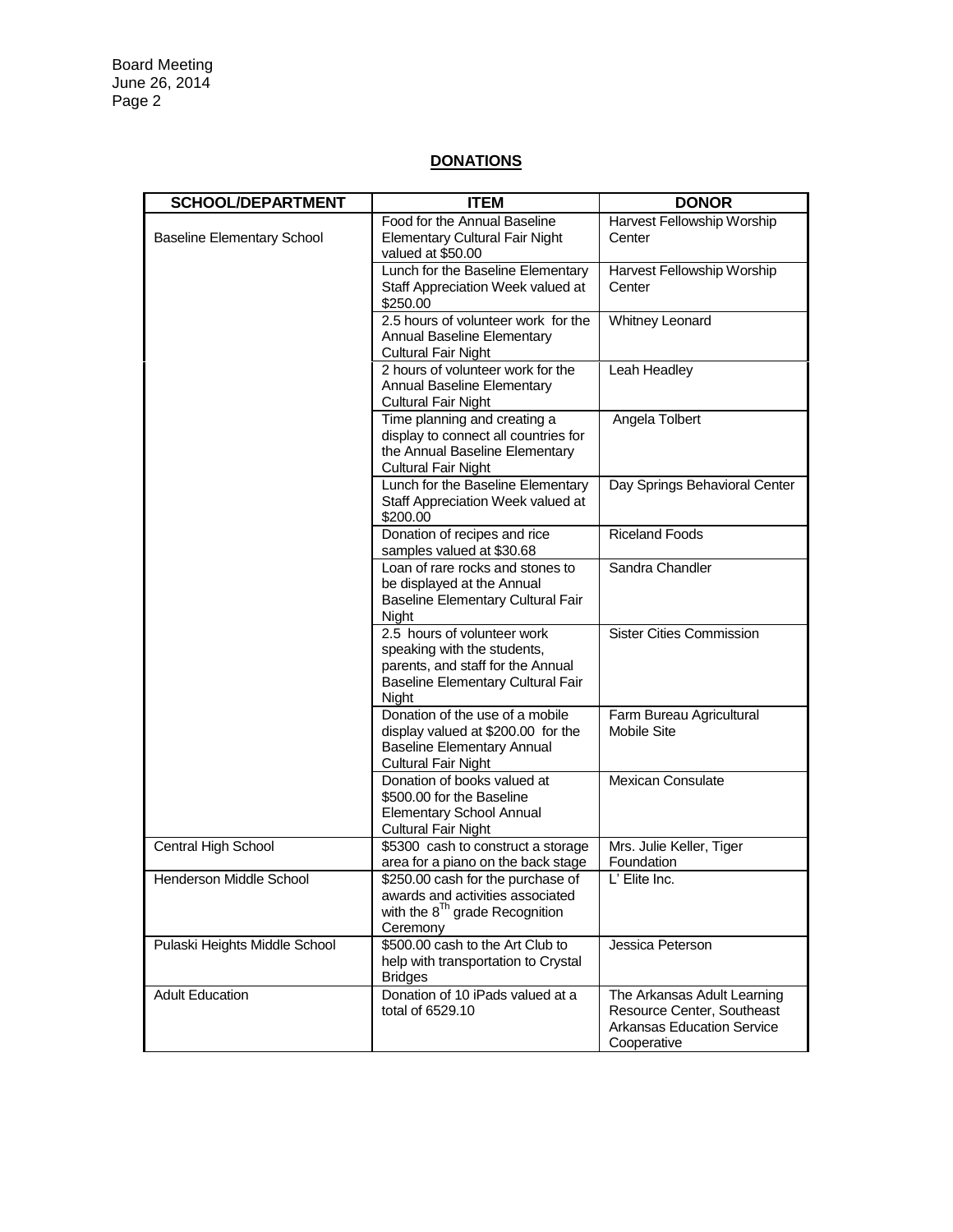## **B. Annual Report – City Year**

**Sarah Roberson**, Executive Director of City Year, provided a brief annual report on this year's City Year Program in the LRSD. This year, 44 City Year volunteers worked with LRSD students providing before and after school tutoring, club activities, interventions for behaviors and absenteeism, and one-on-one support for identified students. The City Year students are in the schools for ten hours a day.

Ms. Roberson reported that next year they will expand services to students at Baseline and Mabelvale Elementary, Cloverdale and Mabelvale Middle School, Fair and McClellan High Schools. AmeriCorps growth funds will be used to expand services to students at Cloverdale Middle School. Dr. Suggs thanked Ms. Roberson for her report and added that for the 2015-16 school year, he would be requesting support in two additional LRSD schools.

# **C. Little Rock PTA Council**

**Sandy Becker** reported involvement in leadership training on July 19<sup>th</sup> for PTA officers. Registration is being conducted through July  $9<sup>th</sup>$ . He also reported the end of the fiscal year meant a required State PTA audit to be completed by August 15<sup>th</sup>. The PTA Council has a link on the LRSD webpage for additional information, and the monthly meetings of the Council are included on the calendar.

Mr. Becker also reported on the Parent Involvement Title I technology training where every parent participating will be eligible to apply for a free computer. The computer repair program will begin after school start up, and if a computer received through the Computers for Kids program is not working properly, another computer will be made available. The most recent Parent Academy covered Smart Boards, iPad, basic computing, ACT prep, and assistance with scholarship applications. 225 parents attended the last session.

## **D. Little Rock Education Association**

**Teresa Gordon**, vice president of the LREA, commended teachers who were displaced, and who were in the process of selecting their school assignment for next year. Some of them selected to accept positions in schools where they can most benefit their students.

She also discussed the PN agreement for the custodial staff and the conflict between the union and the administration. She suggested the superintendent was creating positions, and making transfers and salary increases without the board's approval.

# **IV. REPORTS AND COMMUNICATIONS**

## **A. Remarks from Board Members**

**Ms. Shephard** commented on the City Year Red Jacket gala and thanked Ms. Roberson for her report earlier in the meeting. She thanked Ms. Gordon for her comments and expressed appreciation for the manner in which she addressed the board at the podium.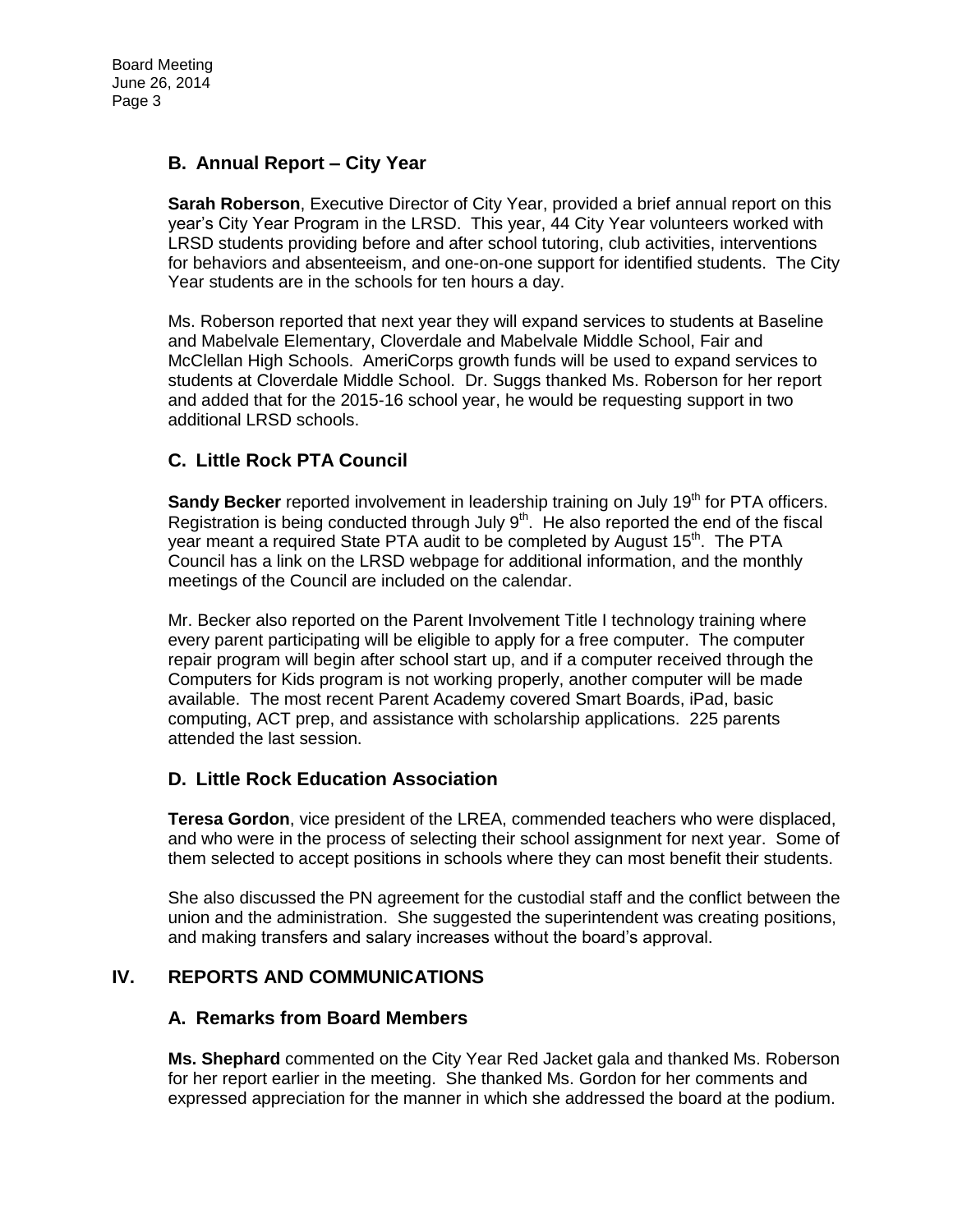**Mr. Carreiro** expressed a desire to keep moving forward . . . "there is plenty of work to do," and we have to learn to work together to move forward. We all want to make progress; not everything will be perfect, but we can make progress. He expressed appreciation for the teachers and others who are enjoying their summer break.

**Ms. Johnson** reported that she had recently attended a conference and learned that other districts aren't really doing anything major, but they are consistently working together collaboratively. They aren't trying to tear each other down, and they don't spend time personally attacking each other. Other districts work to bring all their resources together publically and privately, and they work civilly together. She expressed belief the LRSD would thrive if we could remove those who don't feel the necessity to work together. "They should remove themselves. Step up and become a bigger person."

**Mr. McAdoo** opened his remarks by saying "we need to get excited about the LRSD." He spoke of the enthusiasm for the World Cup games, and he encouraged the audience to share the same enthusiasm for the school district as for the games. He had attended a workshop, and commented on the restrictions faced by school boards to discuss every issue in public. In the business world, ideas are invented, developed and vetted in private. There can't legally be private discussions that might serve as a way for Boards to operate more effectively.

**Ms. Fisken** thanked Ms. Gordon for her time at the podium tonight. She expressed hope that the district's teachers and staff were enjoying their summer break, and she commended them for their commitment to the children. She expressed optimism for the board working together and coming together as a team.

**Ms. Curry** expressed hope that students are enjoying their summer, and she commended those who are attending the district's summer programs. She made remarks regarding the editorial article in today's newspaper and responded that she takes her work on the board seriously. She saluted the people across the district who do a great job, and expressed support for the arts programs in the schools; she thanked Danny Fletcher and I. J. Routen for their work with our students.

**Mr. Adams** congratulated the Mabelvale Middle School choir on their selection to perform at Carnegie Hall in the spring. The students are working now to raise the funds to take that trip. He also made comments on the state of the district and feedback received from the community. He discussed the designation of "academic distress," and the things the board and the district must do to dispel the uncertainties in the community. "As a board, we have to ensure progress is made with the students in those schools." There are many questions from the District's supporters and the critics, but the board will work together as a team to address the issues . . . "it is really the only way for us to be successful." Good teams figure out how to work it out . . . we will work together and reach what is the best for the children of our district.

## **B. Legal Update**

**Khayyam Eddings** was asked to respond to questions regarding the outcome of a hearing that was scheduled on the previous Monday, but which did not come to a final resolution. He and Mr. Heller recommended rescheduling the hearing because they believe from a legal standpoint the motion that ended the hearing did not resolve the questions presented by the employees in their request.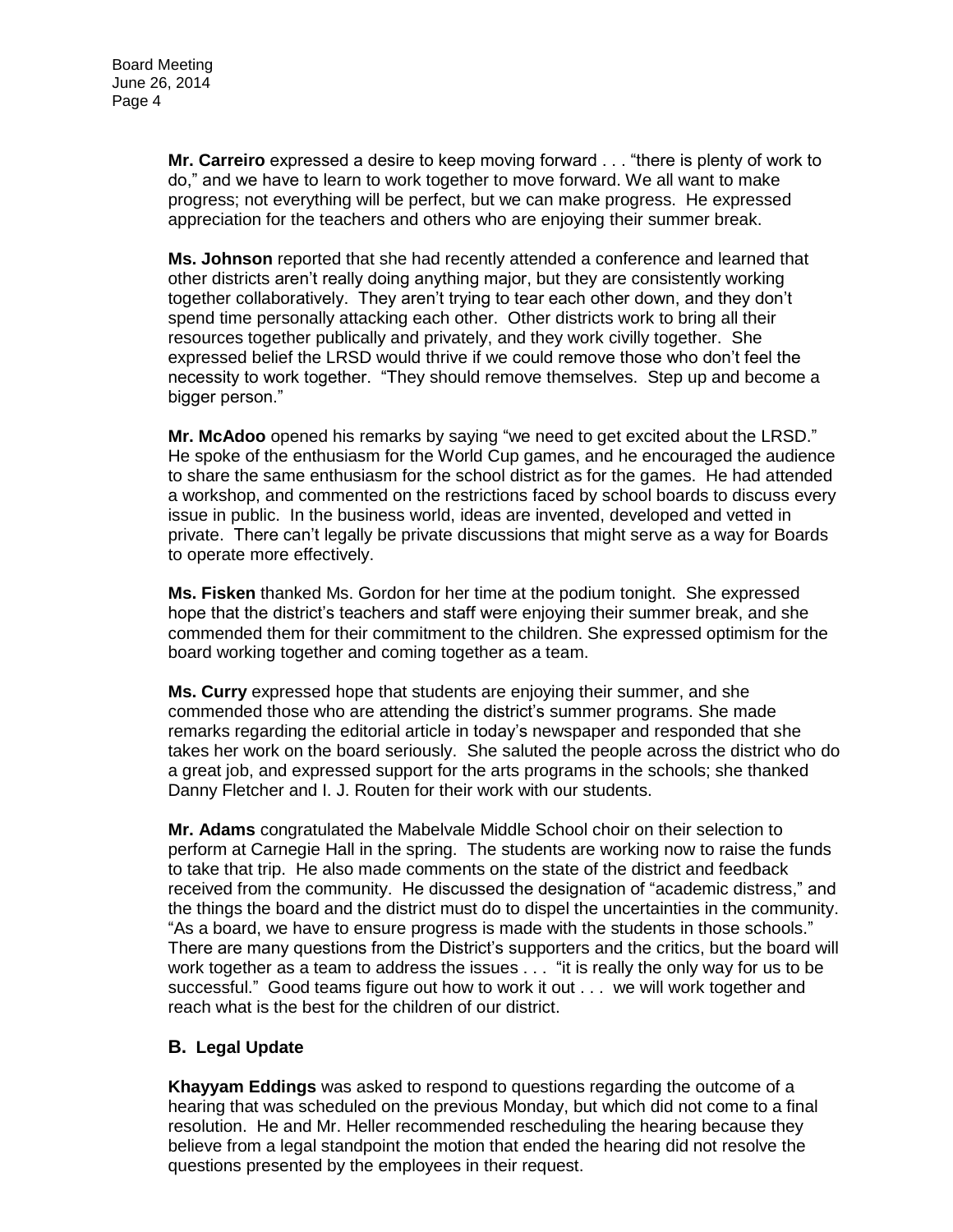He recommended providing notice to the employees and their attorney regarding the superintendent's recommendation. If the board isn't going to reject the superintendent's recommendation, the board should resolve the issue under the guidelines of the Teacher Fair Dismissal Act. Mr. Adams' intent is to schedule a time for the hearing to review the pending matters as recommended by Mr. Eddings.

Regarding lingering questions surrounding the PN agreement for the custodial unit, Mr. Eddings responded to the inconsistencies between the agreement and Arkansas law. He expressed belief that the board would be inviting a lot of controversial issues in the future if the agreement were approved as written.

### **SUSPENSION OF THE RULES**

Ms. Curry moved to suspend the rules to reorder the agenda; Mr. McAdoo seconded the motion, and it **carried unanimously**.

Action on the PN Agreement with the custodial group was taken at this point in the agenda, but will be reported as printed in the agenda.

### **C. Update: Facilities Review – Fanning Howey**

At the agenda meeting, Fanning Howey representatives Carl Baxmeyer and Troy Glover presented their regular monthly update. Some of their research has included looking at stand-alone pre-K centers instead of four-year-old classrooms being housed in the elementary schools. They have also researched reconfiguration of the elementary and middle school grades. They are currently involved in site visits to the school kitchens and athletic facilities, and their reports will be provided to the Board as those studies are complete. Mr. Glover reviewed the results of an online survey and provided copies for the board members to review.

#### **D. Pearson School Achievement Services**

Mr. Glasgow provided background information on services provided to the LRSD through Pearson School Achievement Services. One of their responsibilities is to monitor and observe what is going on in the schools and report to the state board of education. In addition, they assist in the schools, providing support to teachers and administrators to improve instruction in the classroom.

The Pearson Project Manager for Arkansas, Judy Bryant, was present. She provided an overview of the services provided during the 2013-14 school year. They provided technical assistance to the LRSD in literacy, math, leadership, technology, science, special education, and ELL services. Ms. Bryant reported they had worked directly with approximately 225 teachers in the priority schools as well as with building principals and instructional specialists across the district. Their focus has been to provide guidance in how to use data to improve student achievement. The reports written by Pearson were provided to the district and to the building principal and to the Arkansas Department of Education.

In addition to Ms. Bryant, Pearson representative Al Davis, a "turnaround manager," reported to the board regarding his responsibility to establish of cooperation between the building leadership and classroom teachers, focusing especially in the priority schools.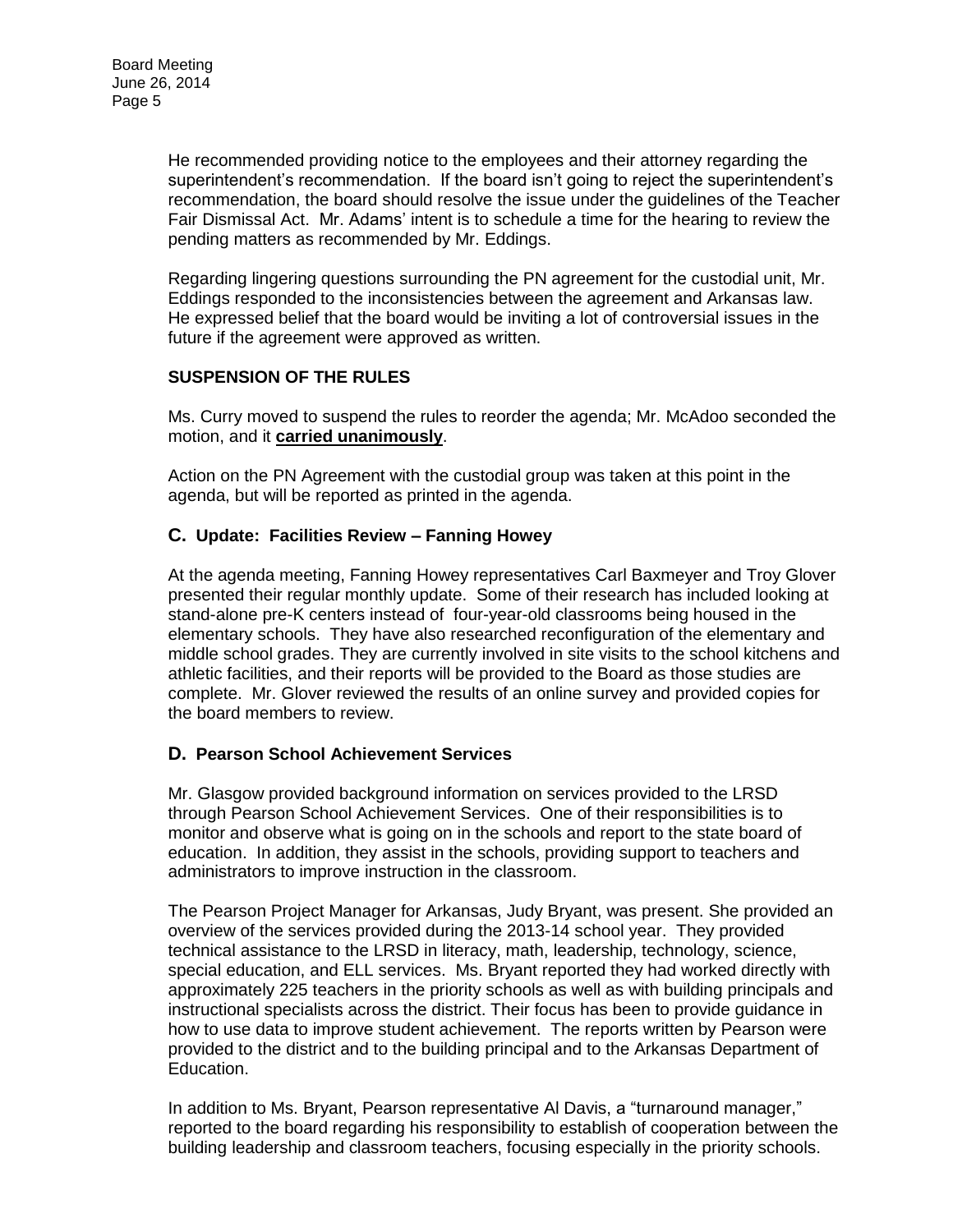#### **E. Update: Forest Heights STEM Academy and Geyer Springs Gifted and Talented Academy**

Linda Young provided a brief update at the agenda meeting. She encouraged those who might be interested in applying to check the website for applications; a few seats are still open for the FH STEM School.

Staffing continues at Geyer Springs with 34 of the 37 positions filled. The last 3 positions are being reviewed for teachers who can meet the needs of students IEP requirements.

## **F. Little Rock School District Report Card 2013**

Dennis Glasgow presented an overview of the district's Arkansas Department of Education "report card" for 2013. Each year, the ADE publishes an online performance report of the state's schools which provides information about each school, the district and the state. The report includes test performance, teacher qualifications, retention rates, and disciplinary statistics.

### **G. Preliminary Benchmark Results for District and Schools**

Mr. Glasgow provided an overview of the scores from the Benchmark and End-of-Course exams. These test results are used to determine the status of the district and schools under ESEA Flexibility. He responded to questions from the board and indicated a follow up "trend" report could be prepared to further inform the board on the correlation between student performance and schools with a high poverty level as indicated by the free-and-reduced lunch eligibility.

#### **H. Report: High School Exit Survey**

Mr. Burton reported to the board regarding the results of a survey given to high school seniors upon their graduation. In an attempt to gain insight into the perspective of their educational experiences in the LRSD, the survey was created to capture their responses and utilize that data to improve efforts in meeting the needs of future students. A tenpage statistical report was attached to the agenda.

#### **I. Fourth Quarterly Report**

The fourth quarterly report from the Evaluation and Testing Department was presented by Director Danyelle Cummings. The full report was attached to the board's agenda.

*Ms. Johnson left the meeting at 11:15 p.m.* 

## **III. CONSENT ITEMS**

The items on the consent agenda were approved by consensus without a vote.

## **A. Minutes**

Minutes from the regular meeting held on May  $29<sup>th</sup>$ , and from special meetings held on May  $27<sup>th</sup>$ , June  $2<sup>nd</sup>$ , and June  $23<sup>rd</sup>$  were attached to the agenda.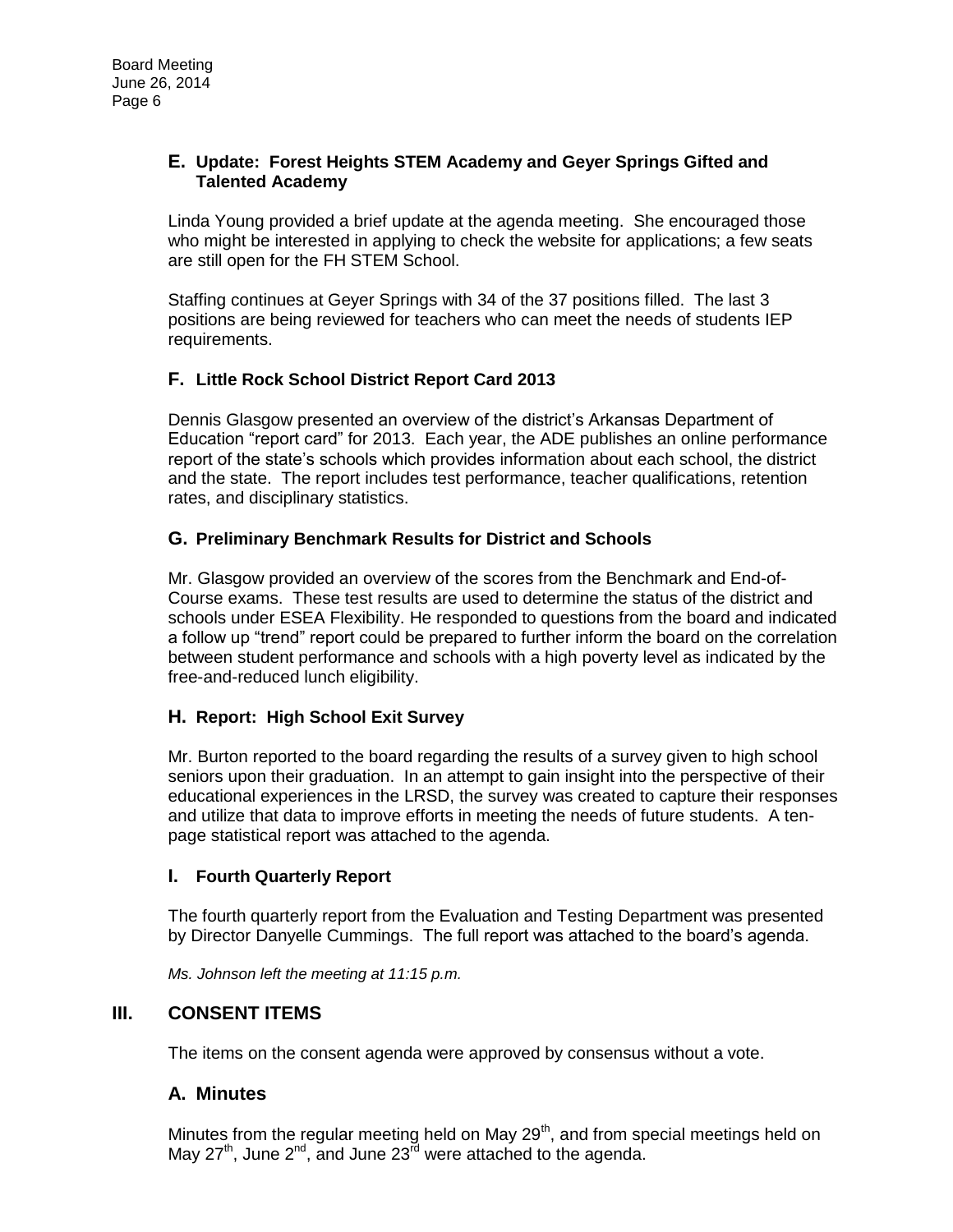#### **B. Internal Auditors Report**

Mr. Becker's month report was included in the Board's agenda. No approval was required.

### **IV. BOARD POLICY AND REGULATIONS REVIEW**

### **A. Second Reading: JICD – Anti-Bullying**

The District's STAND (Stand Together, Affirm Diversity) Advisory Committee recommended a change in the policy terminology, replacing the word "victim" with the word "target." The recommendation was made with the understanding although you may be the target of bullying, you do not have to be a victim. The policy revision was approved on first reading at the May board meeting. Mr. Carreiro moved to approve the policy revision; Mr. McAdoo seconded the motion, and it **carried unanimously**.

### **V. HUMAN RESOURCES**

## **A. PNA for Custodial Educational Support Professionals**

*The agenda had been reordered by a motion of the board, and action on this item was taken earlier in the meeting.* 

After several months of discussion between the Little Rock Education Association, the Board, the administration, and the attorneys, Dr. Suggs made a recommendation not to approve the negotiated agreement as presented. In the alternative, the Superintendent recommended allocating two additional personal leave days to the custodial employees effective July 1, 2014.

Ms. Fisken made a motion to approve the Superintendent's recommendation to allow two personal leave days to the custodial employees without regard to the remainder of the contract. Ms. Johnson seconded the motion. Ms. Fisken and Mr. Carreiro spoke in support of the motion, with Mr. Carreiro clarifying that approval would take care of the only economic issue that was included in the agreement; Mr. McAdoo spoke in opposition. The motion **carried 5-2**, with Ms. Curry and Mr. McAdoo voting no.

On the issue of approving the remainder of the contract presented, Ms. Shephard spoke in favor of the superintendent's recommendation to not approve the agreement presented. She offered a motion, which was seconded by Mr. Carreiro.

Ms. Curry expressed concern over the lack of good faith in negotiating the contract she asked for specific information regarding the legal issues in question. Ms. Johnson's remarks were directed to the administration to ensure we negotiate and operate under the terms of Arkansas law. Mr. Adams also spoke in support of the motion before calling the question. The motion **carried 5-2**. With Mr. McAdoo and Ms. Curry voting no.

Mr. Eddings responded to questions from the board regarding the agreement and the specific sections of state law that are in conflict with the proposed agreement. Mr. McAdoo offered a motion regarding future negotiations and provision of a session summary report for the superintendent, the board and the attorneys after each negotiating session. Ms. Shephard seconded the motion, and it **carried unanimously**.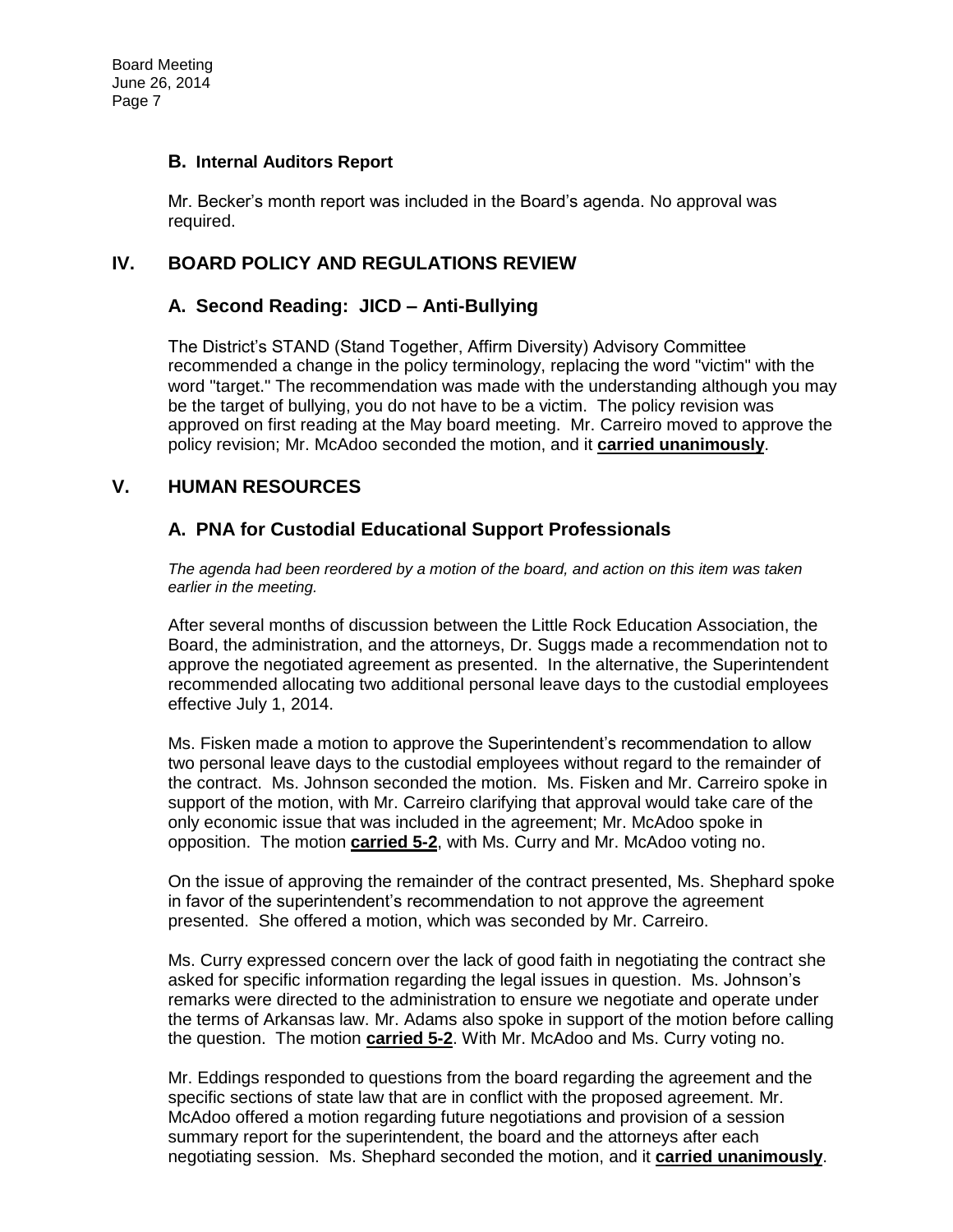*The board took a recess at 8:00 p.m., returning at 8:22 p.m. The board returned to the Reports and Communications section of the agenda.* 

# **B. Personnel Changes**

Routine personnel changes were included in the board's agenda. Mr. Carreiro made a motion to approve, seconded by Ms. Fisken. The motion **carried unanimously**.

Prior to the vote, there were questions regarding the Fair High School football coach and a request for clarification of hiring for coaching staff. There was also a question about a social worker position at Hamilton being eliminated and replaced by a counselor.

## **VI. FINANCE & SUPPORT SERVICES**

## **A. Child Nutrition Meal Prices, 2014-15**

Mr. Bailey and Ms. Bouie presented a recommendation to increase student meal prices by \$0.10 per breakfast and lunch. Adult meal prices were to remain the same. This change will not affect students who are eligible for free and reduced meals. Ms. Fisken moved to approve the meal price recommendation effective July 1, 2014. Mr. Carreiro seconded the motion and it **carried 6-0**.

### **B. Special Assistance Alternative Provision 2 – Meal Initiative**

Federal legislation approved in April 2011 allows school districts to utilize National School Lunch Act (NSLA) funding to subsidize meals to children at no cost to children and families. Arkansas code states: "Federal child nutrition programs, to the extent necessary to provide school meals without charge to all students under the United States Department of Agriculture Special Assistance Alternative "Provision 2" program under 42 U.S.C. § 1759a, as it exists on July 1, 2011;" This legislation enables School Food Authorities to replace the payment of the reduced meal and/or paid meals through a program referred to as "Provision 2" for the breakfast and/or lunch meal service.

Mr. Bailey and Ms. Bouie presented a recommendation to recertify the district's Provision 2 schools, which were listed on an attachment to the agenda. All expenses are paid from NSLA funds. Mr. Carreiro made a motion to recertify the provision 2 schools and the schools recommended by the administration including the secondary schools as presented. The motion was seconded by Ms. Fisken, and **carried unanimously**.

## **C. Minority and Women Business Enterprise (MBE/WBE) Monthly Report**

The monthly MWBE report was included in the Board's agenda. Jan Burl was present to respond to questions.

## **D. Monthly Financial Statements**

Mr. Bailey gave a brief overview, and touched on the topic of custodial services and responded to questions regarding utilizing an external contractor for custodial services.